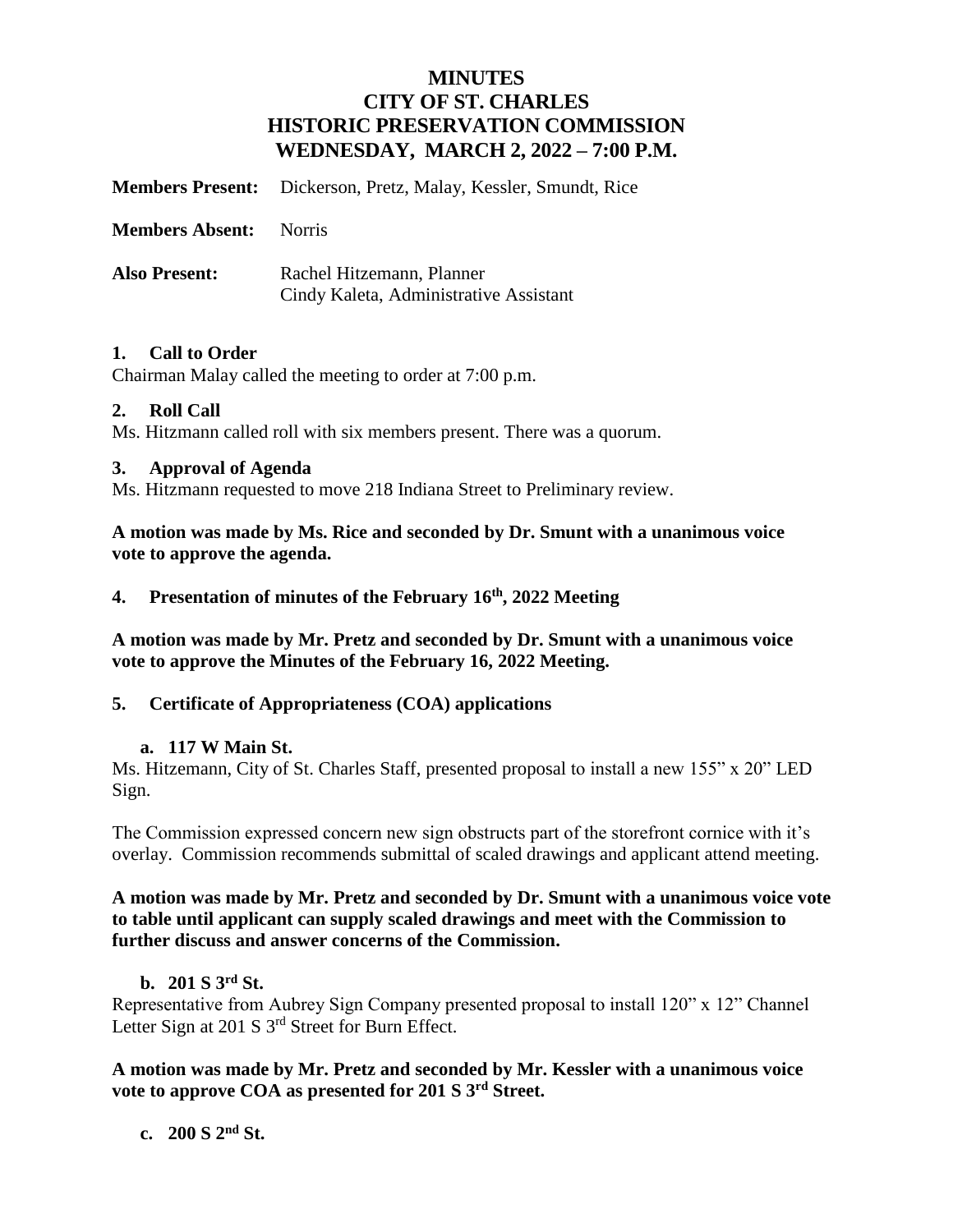Ms. Hitzemann, City of St. Charles Staff, presented proposal to replace the three exterior doors and proposed exterior lights.

**A motion was made by Dr. Smunt and seconded by Ms. Rice with a unanimous voice vote to approve COA for replacement of three entry doors and proposed lighting as shown for 201 S 3rd Street.** 

## **6. Grant Applications**

None

## **7. Landmark Applications**

None

**8. Preliminary Reviews-** Open forum for questions or presentation of preliminary concepts to the Commission for feedback

## **a. 218 Indiana St.**

Mr. David Schonback, Property Owner, presented removing current single-family home and replacing with a multi-tenant building. Mr. Schonback presented proposed elevations and floorplans for new building.

Commission expressed concerns with the architecture of the building as shown on the elevations not fitting with the architecture of the neighborhood. Discussed design ideas and siding options.

Mr. Schonback will work with his architect and resubmit.

## **b. 502 W. Main St.**

Ms. Dana Langner, Property Owner, requested input from Commission about adding solar panels to front yard of home.

Commission advised they would need design ideas presented in order to respond to request.

## **9. Other Commission Business**

None

## **10. Public Comment**

Mr. Al Watts from Preservation Partners of Fox Valley invited the Commission to the Restoration Project Open House on Monday, March 14 at 8 Indiana Street, St. Charles.

### **11. Additional Business and Observations from Commissioners or Staff a. Lamp Factory**

New LLC is taking over the building. Commission feels the demolition of the building is due to neglect.

## **c. Pottawatomie Survey**

Research is continuing using digitalized plat books from the county.

Working on building inventory data base to present to Commission in April.

## **d. Endangered Buildings survey**

Mr. Kessler talked about the possibility of requesting a bond on future historic buildings being renovated.